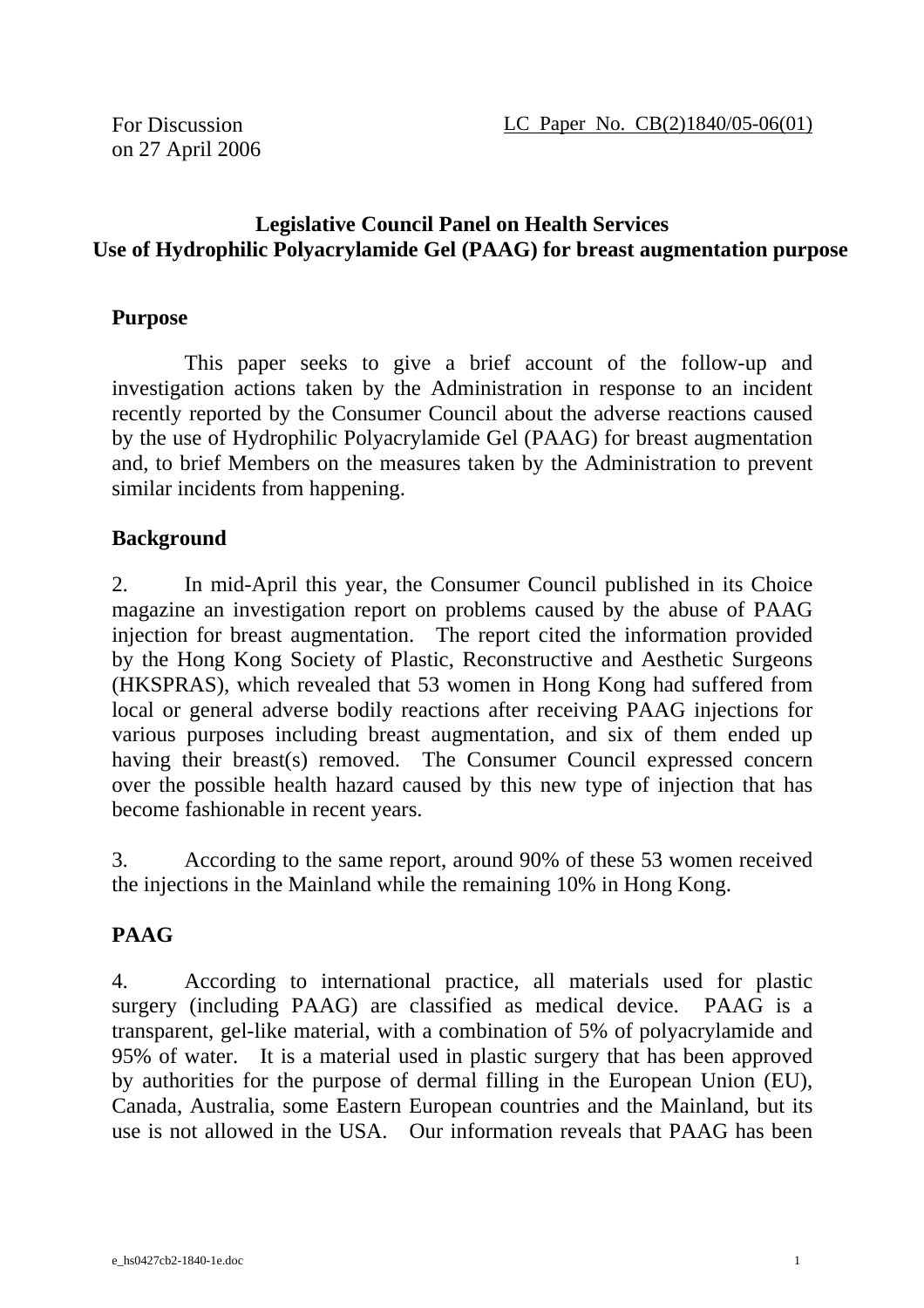allowed for use as a breast augmentation material in some Eastern European countries and the Mainland only.

### **Risk Assessment**

5. As a material for injection in plastic surgery, PAAG may pose two major types of health hazards. Firstly, the hazard may come from the chemical composition of the material. PAAG is mainly composed of polyacrylamide, which is a chemical formed by the polymerization of acrylamide. Polyacrylamide is non-toxic and generally used for water and sewage treatment, manufacture of cosmetic products or food packaging materials, etc.

6. While polyacrylamide is non-degradable, there may be residues of acrylamide during its production. Studies have revealed that acrylamide may be carcinogenic in animals. In recent years, scientific research has revealed that this chemical substance is also found in most food cooked at high temperature. The World Health Organisation and many developed countries have therefore stepped up study on the public health hazard of acrylamide.

7. The other hazard may lie in the injection process and the body part selected for injection. If things go awry in the injection process (e.g. disinfection procedures have not be followed), complications such as numbness, hematoma, induration, inflammation and abscess may occur at the injection site after injection.

8. A good breast augmentation material should be capable of easy and complete removal from the body after implantation. However, no medical technology now available can assure that PAAG injected into the body can be completely removed afterwards. Besides, PAAG may cause induration, which will make diagnosis of breast cancer difficult.

9. In sum, as there is little evidence about the safety and effectiveness of PAAG being used for breast augmentation, the Administration considers that PAAG is not suitable for such use. In fact, physical fitness should be viewed holistically instead of concentrating on certain parts of the body. It should be achieved through a healthy lifestyle including a balanced diet with adequate exercise rather than simply through breast augmentation. Moreover, normally a significant amount of PAAG has to be used in breast augmentation and before its injection, the administration of analgesic or anaesthetic for local anaesthesia may be required. As such, this whole process may be a medical procedure and involves a certain degree of risk. Members of the public should make sure that such procedures are done by specialists in surgery.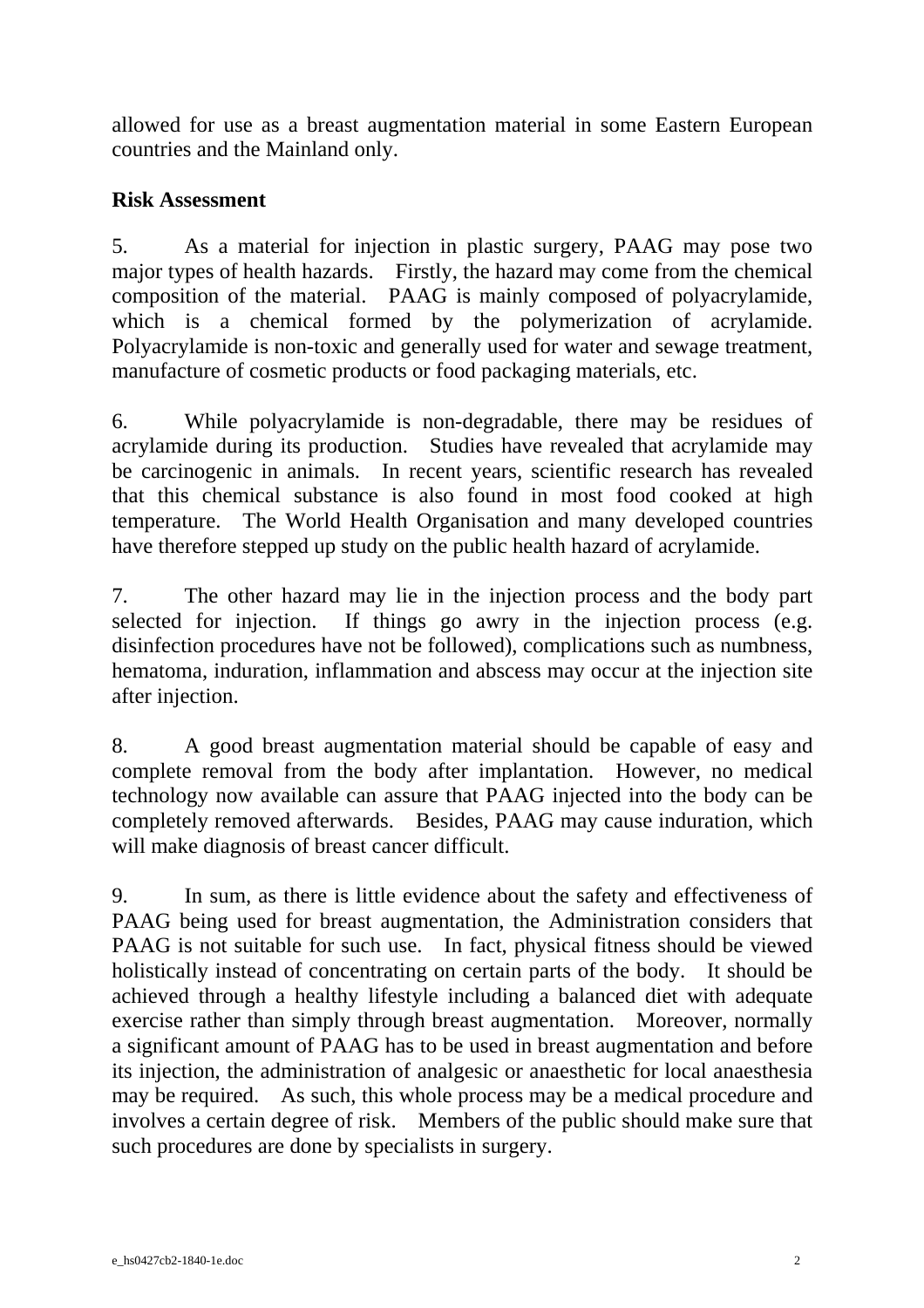# **Follow-up Action**

10. For cases documented by the HKSPRAS, the DH is currently trying to contact the patients concerned through the Society for follow-up action and further investigation. If any illegal practice (such as illegal medical practice) or breach of the Professional Code and Conduct (such as professional misconduct by medical practitioners) is found in any case, it will be referred to the relevant authority for further action.

11. In order to contact the other affected persons, and for the purpose of effective risk communication, the DH has set up a hotline to collect information from the public directly and answer public enquiry. The DH has also, by way of letters and on its website, notified all local medical practitioners and the relevant health professional bodies of the health hazards arising from the use of PAAG injection for breast augmentation, and invited them to report the relevant cases.

12. As at 21 April, the DH has received a total of 197 telephone enquiries, in which 95 people reported that they had received PAAG injections for breast augmentation. Of the 41 who said that they had experienced adverse reactions, eight said that they received their PAAG injections in Hong Kong. As it is suspected that illegal medical practice is involved in three cases, the DH has referred them to the police, together with the relevant information for follow-up action. Besides, the DH has referred a case involving professional misconduct by a medical practitioner to the Medical Council of Hong Kong for action.

13. In the Choice magazine, it was reported that "some breast augmentation advertising materials contained a claim that PAAG had been registered for clinical use with the health authorities of Hong Kong". The DH has therefore referred the matter to the Customs and Excise Department (C&ED) for investigation under the Trade Descriptions Ordinance. On 13 April, the C&ED seized some 50 bottles of substance suspected to be containing PAAG in a beauty parlour. Prosecution under the above Ordinance is being considered.

14. As information available indicates that most of the affected persons received their PAAG injections in the Mainland, and a review by the Mainland authorities of the approval for the production of PAAG for breast augmentation injection is underway, the DH has also contacted the State Food and Drug Administration and the General Administration of Quality Supervision, Inspection and Quarantine to discuss measures to strengthen the protection of public health of both places. Possible measures will include the suspension of the grant of approval for the production of PAAG and a ban on the use of